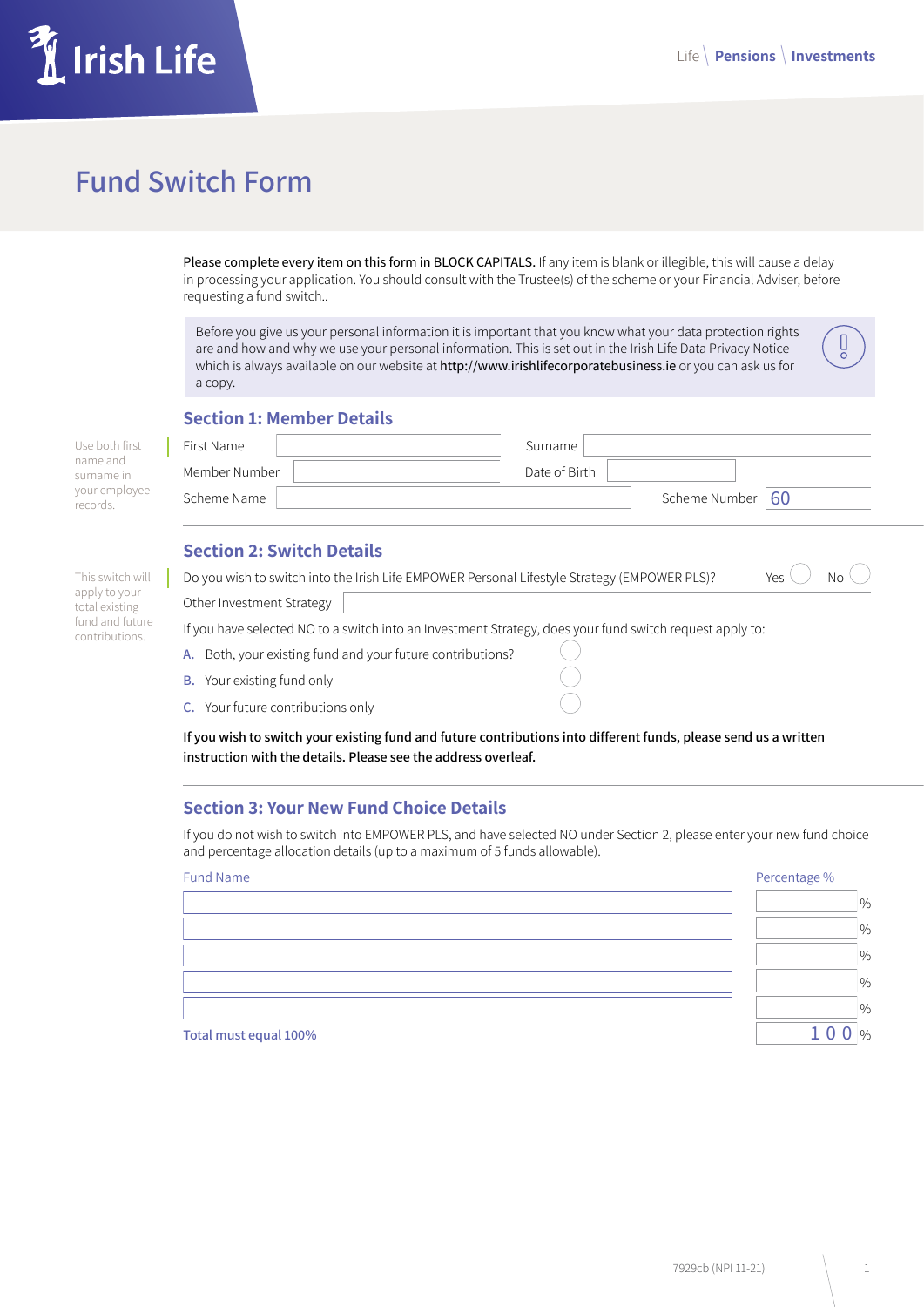### **Notes**

#### **Effective Date**

- The fund switch will take effect from the date we receive this form completed with your instructions.
- If all or part of your funds are invested in funds managed by external fund managers the effective date of the switch may be different.
- Please refer to the Property Fund Notice Period note below for Property Fund effective dates.

#### **Investment Strategies**

- > Investment Strategies invest in a growth fund and then gradually move into lower risk funds as you approach retirement.
- > An investment strategy is applicable to all your contributions. If you move into/out of a strategy, this will apply to your total existing fund and future contributions.

#### **EMPOWER Personal Lifestyle Strategy (EMPOWER PLS)**

> EMPOWER PLS first invests in a growth fund such as the EMPOWER Growth Fund and then starts to switch into less volatile funds from 11 years to retirement which helps protect your pension fund value against market fluctuations as you get closer to retirement. From 6 years to go until retirement the strategy also gradually moves your pension savings into funds appropriate to the retirement benefits that you are likely to take at retirement.

#### **Market Value Adjustments (MVA)**

- > Please note that a Market Value Adjustment may apply to certain fund switches, thereby reducing the amount available. (e.g. exits from the Capital Protection Fund or the Secured Performance Fund). Please check the fund factsheets on www.irishlifecorporatebusiness.ie for updates.
- The MVA effectively reduces the amount available to transfer. What we call a normal 'demographic exit' from the fund includes changing job, taking early retirement, retirement due to ill health and redundancy.
- We pay these exits without applying an MVA. Other reasons for withdrawing money from the fund, non-demographic exits, will receive the current price after we have applied the MVA.
- > If an Adjustment is applicable to your request, we will contact you to verify this instruction.
- The Market Value Adjustment may apply to switching out of Investment Strategies as well if they include the Capital Protection Fund.

#### **Notice Period**

> The 6 month notice period on the Property Fund has been removed, effective 16 April 2021. A notice period may be reintroduced on the Property Fund at some point in the future. The length of any future notice period may depend on how long it takes to sell the assets in the fund.

#### **Other Notes**

- > Switches of your existing fund and/or future contributions, cover all premium types (Regular Annual, Transfer or Single premiums).
- > The Trustees (where applicable) may in some instances, restrict the funds allowable.
- > Please note that restrictions may apply to the Capital Protection Fund. From 23 January 2015 the Capital Protection Fund is closed to new Single Premium Investments, Transfer Values and Fund Switches.
- > Please note that the Secured Performance Fund is closed to all contributions effective 1 November 2010. No switches into the Secured Performance Fund are accepted any more.
- Some restrictions may apply if your exisiting fund has initial units. Initial units are used for the early years of a pension contract and have a higher monthly management charge.

#### **Charge for Fund Switches**

There is no charge.

| Please sign<br>and date |  | Signature of Customer | Date |  |
|-------------------------|--|-----------------------|------|--|
|                         |  | <b>Notes</b>          |      |  |
|                         |  |                       |      |  |
|                         |  |                       |      |  |
|                         |  |                       |      |  |